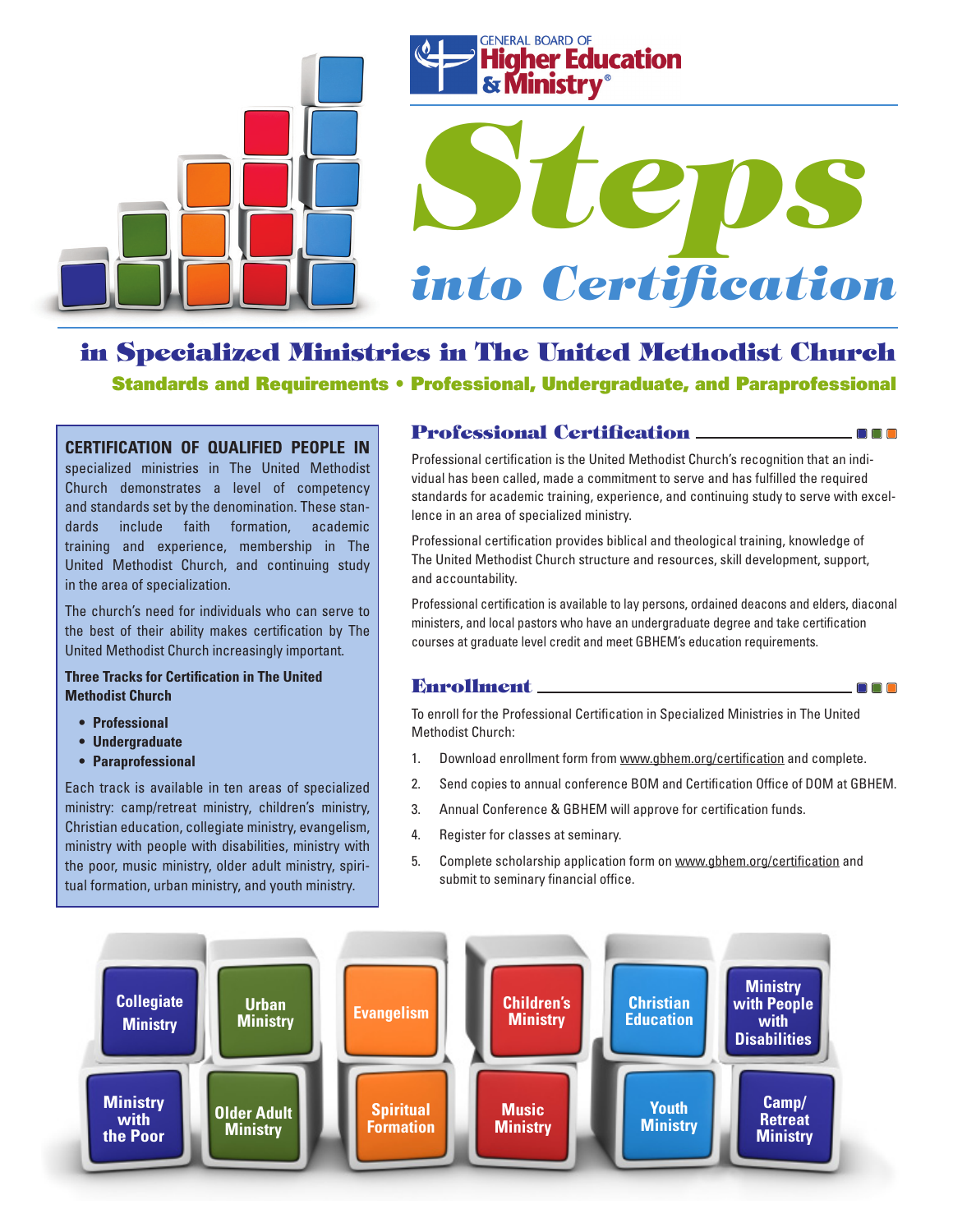## Certification Requirements

- 1. Recognized Christian character, personal competence, integrity, and commitment to the church's total ministry and mission.
- 2. Ability to relate to people, to work with volunteers and staff and to function with emotional maturity and sound judgment.
- 3. Demonstrated leadership, ability to integrate theory and practice, an understanding of, and commitment to the church's ministry.
- 4. A member of The United Methodist Church for at least one (1) year before enrolling in the certification process. Courtesy certification may be granted to Pan-Methodist members at the approval of GBHEM.
- 5. Knowledge of The United Methodist Church's structure, polity, resources, program, and mission.
- 6. Psychological assessment and background check is required prior to certification.
- 7. Two years of supervised experience in the specialized area of ministry is required at the time of certification. Supervised experience must be approved by the annual conference BOM and shall be defined as a contractual agreement with supervision, accountability, evaluation, and continuing education.
- 8. Educational Requirements:
	- • A graduate degree (a master's degree, doctor of ministry, doctorate in theological studies, master of divinity, master of theological studies).The degree must include a concentration in the area of specialization and a course in United Methodist studies (a minimum of 15 semester hours or equivalent quarter hours). The degree must also be from a University Senateapproved seminary or a graduate degree from a United Methodist-related college or university where the DOM has approved the graduate program for certification.

#### **OR**

- • *A Bachelor's Degree and Graduate Courses* a bachelor's degree plus five (5) graduate certification courses in the area of specialization including United Methodist studies courses must be taken at a UM Senate approved seminary or from a UM-related college or university where DOM has approved the graduate degree for the fulfillment of the requirements for certification.
- 9. There should be an expressed commitment to continuing education that includes a planned program to enrich both personal and professional growth. Such a program shall include: 1) reading; 2) study – individual and group learning events; 3) participation in professional, community, denominational, and ecumenical groups; 4) renewal of spiritual life; and 5) evaluation by the immediate supervisor.
- 10. Be a member of a group or association related to the area of specialization.

#### Application Process for Professional Certification

When all the course work is completed, send Form 323790, *Application for Professional Certification* to your annual conference BOM. Send a copy of the application with a copy of your transcripts to the Certification Office, Division of Ordained Ministry, GBHEM, PO Box 340007, Nashville, TN 37203-0007.

 $\Box$   $\Box$   $\Box$ 

Upon receipt of your application,

- 1. The Certification Office of GBHEM will:
	- • Verify that the educational requirements have been met
	- • Examine transcripts
	- Verify employment experience and church membership.
- 2. Your annual conference BOM will:
	- Contact the three references given in the application, asking for their evaluation on the form HE4012 prepared by GBHEM
	- Administer a psychological assessment and background check
	- • Schedule an interview
	- • Verify your local church membership, abilities, skills experience, and leadership position in chosen field
	- Make a recommendation to the annual conference BOM concerning certification.
- 3. If the application is approved by the annual conference BOM, a certificate will be sent by GBHEM to the annual conference BOM for presentation during the next annual conference session.

The annual conference BOM will keep a record of all certified persons, their areas of certification, and publish names annually in the conference journal. When certified people transfer from one annual conference to another, his/her records are forwarded to the new annual conference BOM.

## Biennial Review and Renewal

The continuing validity of certification is dependent upon a biennial review and renewal by the certified person. Form *HE4004 Biennial Review and Renewal for Professional/Paraprofessional Certification* prepared by GBHEM and is available from the annual conference BOM or at www.gbhem.org/certification.

- 1. Form HE4004, must be completed every other year (even years) regardless of the year of entrance and sent to the annual conference BOM.
- 2. The annual conference BOM will make renewal status recommendations to the annual conference and inform GBHEM
- 3. Evaluation of certified people should be completed by their supervisor.
- 4. Renewal of certification is permissible for certified persons currently not serving in a United Methodist setting, or unemployed, but who wish to keep their certification valid.









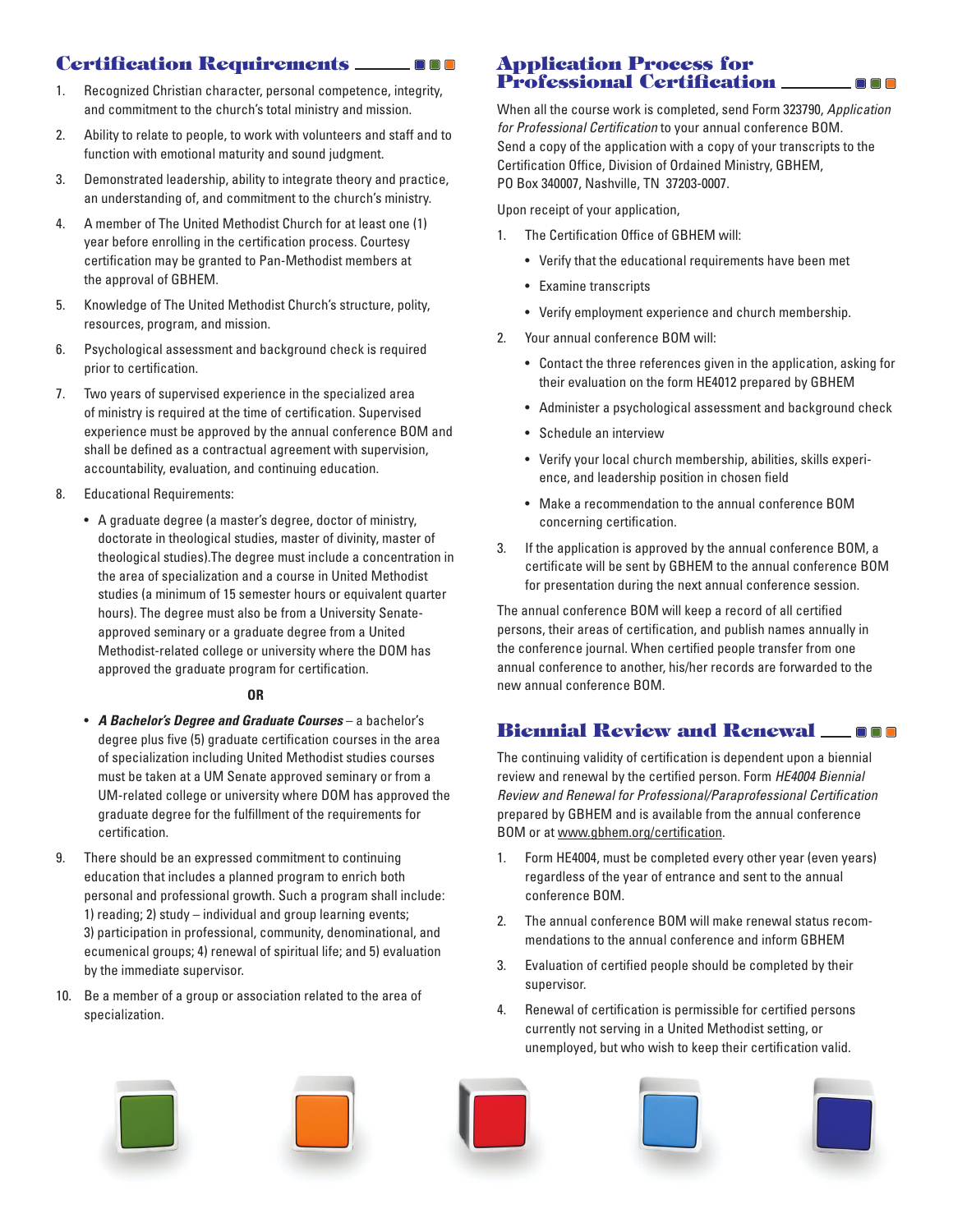To maintain certification, the person is expected to actively participate in his/her area of ministry.

- 5. Certification is valid for as long as the individual wishes, provided all requirements are fulfilled and the biennial review is updated.
- 6. The annual conference BOM may withhold certification renewal for a valid cause, subject to the right of the individual to appeal to the annual conference.
- 7. Certified people may give up their status upon written notification to the annual conference BOM. If through oversight or neglect, the conference fails to act in the matter of biennial renewal of certification, the status of the person should not be jeopardized, and the conference should act quickly to correct the deficiency.
- 8. If certification is allowed to lapse by failure of the certified person, the person must then meet the current standards in force to be recertified.

#### Conference Transfer

When a certified person moves to another annual conference, the certified records are transferred to the new annual conference.

The transferring person shall write to the new conference BOM requesting a transfer of his/her certification status from the former conference and shall send a copy of the request to the former conference.

The new conference BOM shall review the request and upon approval, ask the former conference to transfer the file.

#### Undergraduate Certification **\_\_**\_\_\_

Undergraduate certification is available by taking an undergraduate degree at one of the United Methodist-related colleges with programs that have been approved by GBHEM. After completing two years' employment in the area of specialized ministry, and with at least two years' membership in The United Methodist Church, application should be made to GBHEM on *Form 323790*, *Application for Professional Certification* that can be downloaded from www.gbhem.org/certification. A copy should be sent to the certification registrar of the applicant's annual conference BOM. In both instances, copies of transcripts should be sent with the application.

To request additional information on United Methodist-related colleges with approved undergraduate programs, go to the GBHEM Web site at www.gbhem.org/certification.

The process for application for certification and renewal are the same as the professional certification.

#### **Paraprofessional Certification \_000**

Paraprofessional certification is available to persons who may not have an undergraduate degree and are working in areas of specialized ministry. Paraprofessional certification courses do not carry academic credit.

This certification is designed for those seeking training in a specialized ministry as a worker or volunteer. Those seeking paraprofessional certification should complete a program approved by GBHEM.

These programs are available through some jurisdictions, annual conferences, colleges, and seminaries. See www.gbhem.org/ certification for approved programs.

#### Enrollment

 $\blacksquare$   $\blacksquare$   $\blacksquare$ 

Enrollment for the Paraprofessional Certification Studies in Ministry (para4065), found on the Web site www.gbhem.org/certification must be completed and sent to the student's annual conference BOM and the Division of Ordained Ministry at GBHEM. The annual conference may want to meet with the student before they begin their studies. The student must:

 $\Box$   $\Box$   $\Box$ 

- • Complete enrollment form
- • Send to annual conference BOM and GBHEM
- • Register for paraprofessional certification program.

#### Certification Requirements

- 1. Recognized Christian character, personal competence, integrity, and commitment to the church's total ministry and mission.
- 2. Ability to relate to people, to work with volunteers and staff, to function in the role with emotional maturity and sound judgment.
- 3. Demonstrated leadership, ability to integrate theory and practice, an understanding of and commitment to the church's ministry.
- 4. A member of The United Methodist Church for at least one (1) year before enrolling in the certification process. Courtesy certification may be granted to Pan Methodist members at the approval of GBHEM.
- 5. Knowledge of The United Methodist Church's structure, polity, resources, program, and mission.
- 6. Psychological assessment and background check is recommended prior to paraprofessional certification.
- 7. Two years of supervised experience in the specialized area of ministry is required at the time of paraprofessional certification. Supervised experience must be approved by the annual conference BOM and shall be defined as a contractual agreement with supervision, accountability, evaluation, continuing education.
- 8. Applicants must have completed a course of work approved by GBHEM. (Information on approved programs can be obtained from the conference offices or on www.gbhem.org/certification).
- 9. An expressed commitment to continuing education that includes a planned program to enrich both personal growth and growth in the area of specialized ministry.
- 10. Be a member of a group or association related to the area of specialization, if possible.